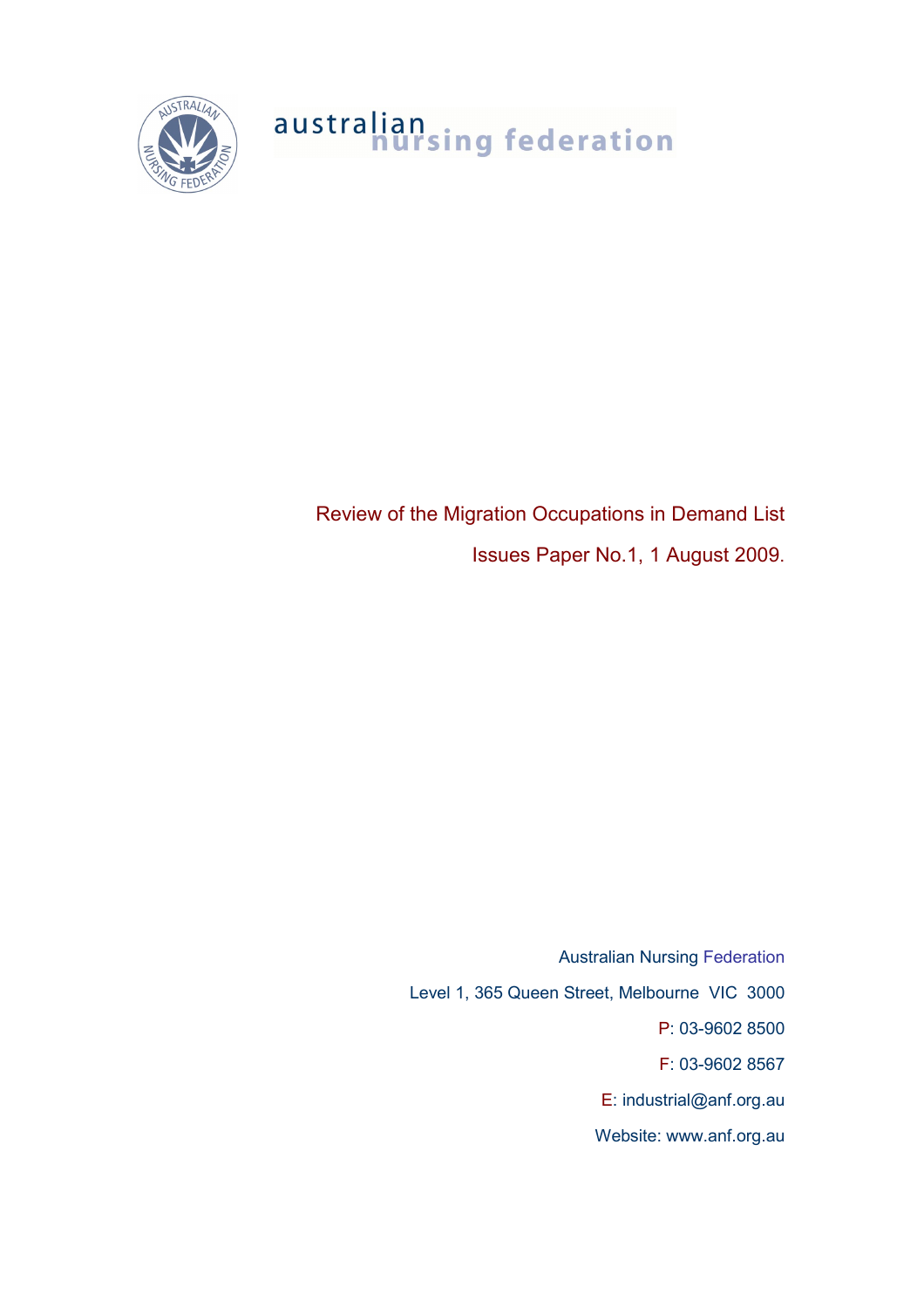The Australian Nursing Federation (ANF) welcomes the opportunity to make comment on the Review of the Migration Occupations in Demand List - Issues Paper No.1, 1 August 2009.

The ANF is the national union for nurses in Australia with branches in each state and territory. The ANF is also the largest professional nursing organisation in Australia. The ANF's core business is the industrial and professional representation of nurses and nursing in Australia.

The ANF's 170,000 members are employed in a wide range of enterprises in urban, rural and remote locations in the public, private and aged care sectors, including hospitals, health services, schools, universities, the armed forces, statutory authorities, local government, offshore territories and industries.

The ANF participates in the development of policy in nursing, nursing regulation, health, community services, veteran's affairs, education, training, occupational health and safety, industrial relations, immigration and law reform and aged care.

In preparing our response we have had regard to the Issues for consultation listed in Attachment A to the Issues Paper as follows:

## Do you support the need for a new MODL?

The Australian Nursing Federation does not support a new MODL.

It's plain that since its introduction ten years ago, the MODL has fallen into disrepair principally because occupations have been added (and removed?) in an ad hoc manner which appears to be inconsistent with the establishment and maintenance of an instrument which was designed to identify and promote permanent migration in specific occupations and specializations that are in short supply.

It is evident that the MODL is heavily influenced by the Department of Employment and Workplace Relations (DEEWR) processes which appear less than robust as they only really rely on published vacancy levels and spot checks of employers to determine domestic skill shortages.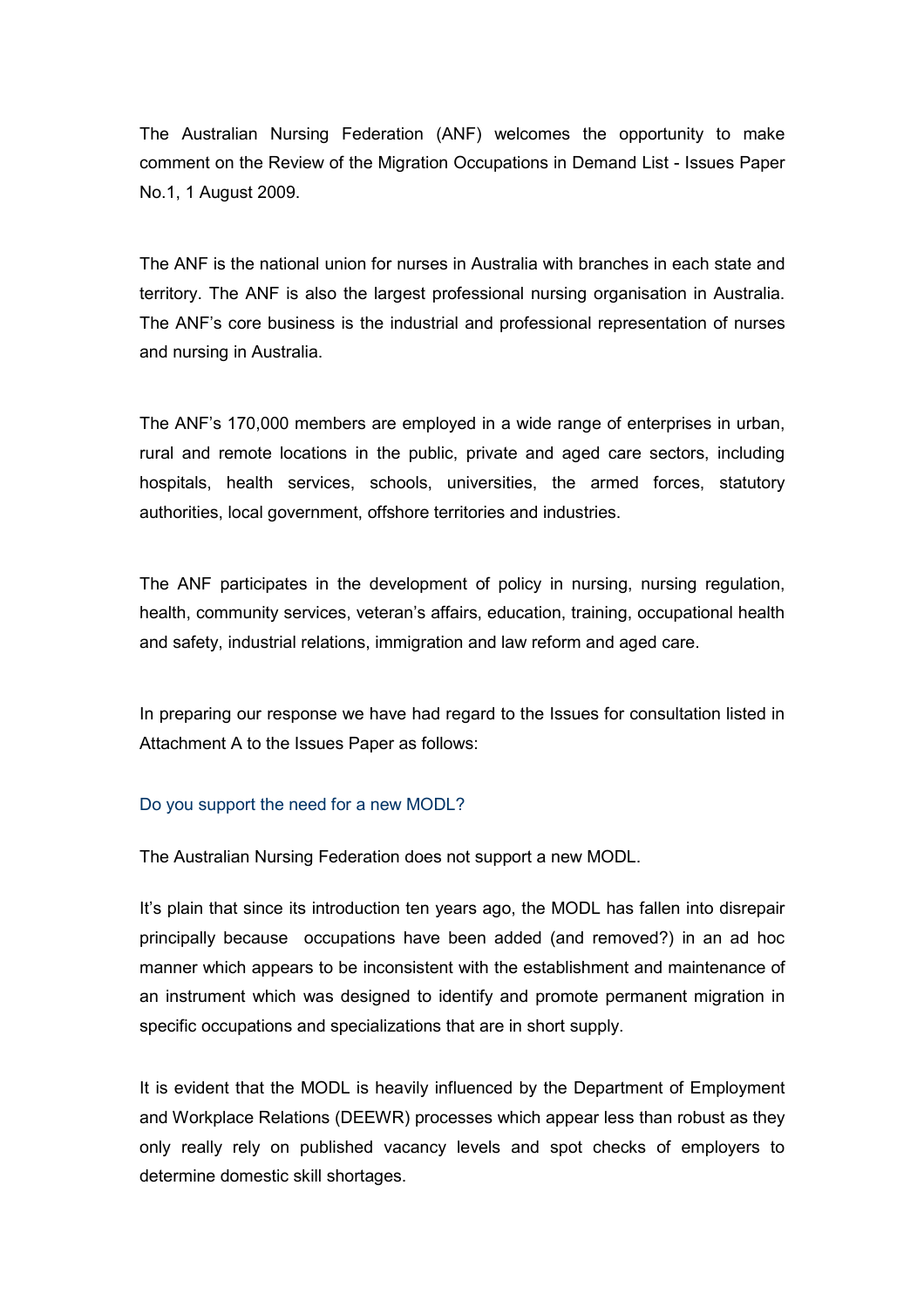The MODL is now one of a number of lists established and maintained by the commonwealth that, to some extent, all seek to do the same function which is to identify and prioritise skill shortages. While MODL may have originally provided a list of key skill shortages it has now become an unwieldy and extensive list of occupations. The recent establishment of the Critical Skills List seems to support this view.

Given the foregoing, our union would not support a revised MODL but would support the development of a new tool which identifies the long term skill needs of the country rather than simply a list of jobs that may have been in shortage some time earlier.

## Do you support the proposed MODL principles?

#### Our response to point i)

We believe the new instrument (however titled) should move away from attempting to identify particular occupations and focus on identifying skill sets that are considered to be of high economic value to Australia.

Such skill sets may be based on the education qualifications, trade qualifications and/or experience (or a combination thereof) of an applicant to determine suitability for acceptance under a skilled migration program.

For example the MODL currently lists a range of specific occupations in health and community services sectors. And while this may reflect past shortages it fails to recognize the multi disciplinary approach to the provision of health services in Australia and the trends away from occupational silos.

Therefore rather than attempting to identify specific occupations in shortage within these sectors, it may be more appropriate that the instrument simply identify those areas of skill , qualification and experience that would assist in targeting applicants with particular skill sets and which would better equip the health sectors meet their workforce demands. This can then lie alongside the temporary skilled migration programs which appear more responsive to the short term cyclical job needs.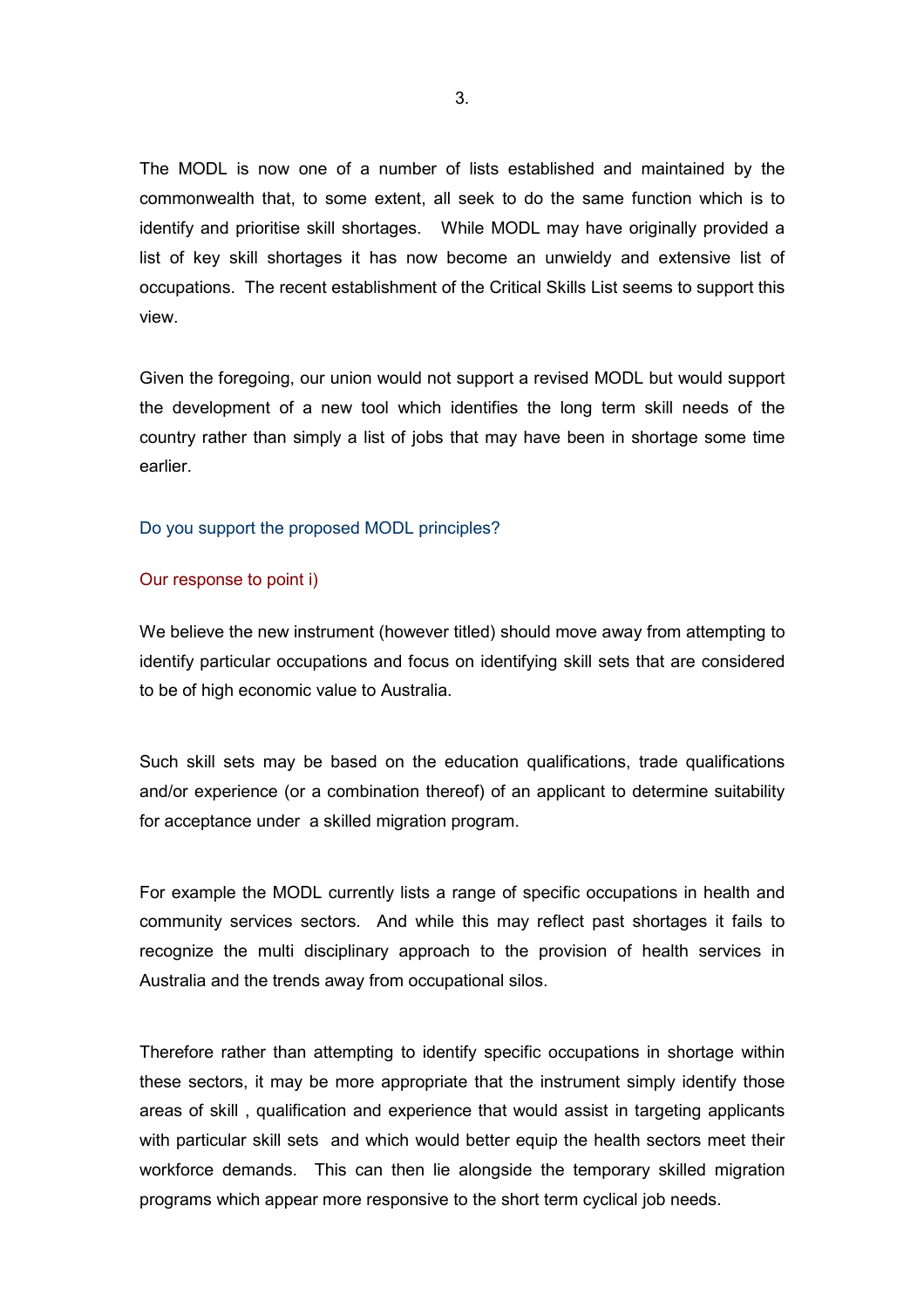## Our response to point ii)

One of the key concerns of our union is that the skilled migration programmes seem to operate independently and without regard to the issues affecting the domestic supply of labour. In nursing there is a widely accepted view that there is a national shortage of nursing labour and while workforce projections require sophisticated modeling, the estimated shortage for 2006 was between 10,000 and 12,000 nurses, rising to an expected shortage of between 10,000 and 13,000 in 2010 (AHWAC 2004). There are a number of reasons for the projected shortages including;

- poor remuneration and working conditions
- the general inadequacy of numbers of nursing graduates produced over recent years to meet demand (in terms of both replacement and growth in demand for health services);
- the ageing of the nursing workforce (and projected retirements), decreasing hours worked and turnover and the effect on the ability of the nursing workforce supply to replace itself; and
- growth in demand for health services expected to increase especially in the aged care sectors but also across acute care sectors.

The poor remuneration and lack of decent nursing jobs has contributed to the current situation where around 25,000 nurses or 10% of the nursing workforce remain registered but are not prepared to work as a nurse. But rather than supporting changes that might enhance the supply of nurses domestically and encourage nurses to remain in the workforce, the policy settings seemed to focus on encouraging employers to seek nurses offshore. Given the expected global shortages of skilled labour, including nursing, it is difficult to see how this approach will be sustainable.

# Our response to point iii)

We support the new instrument principally being used to determine skill requirements for the medium to long term.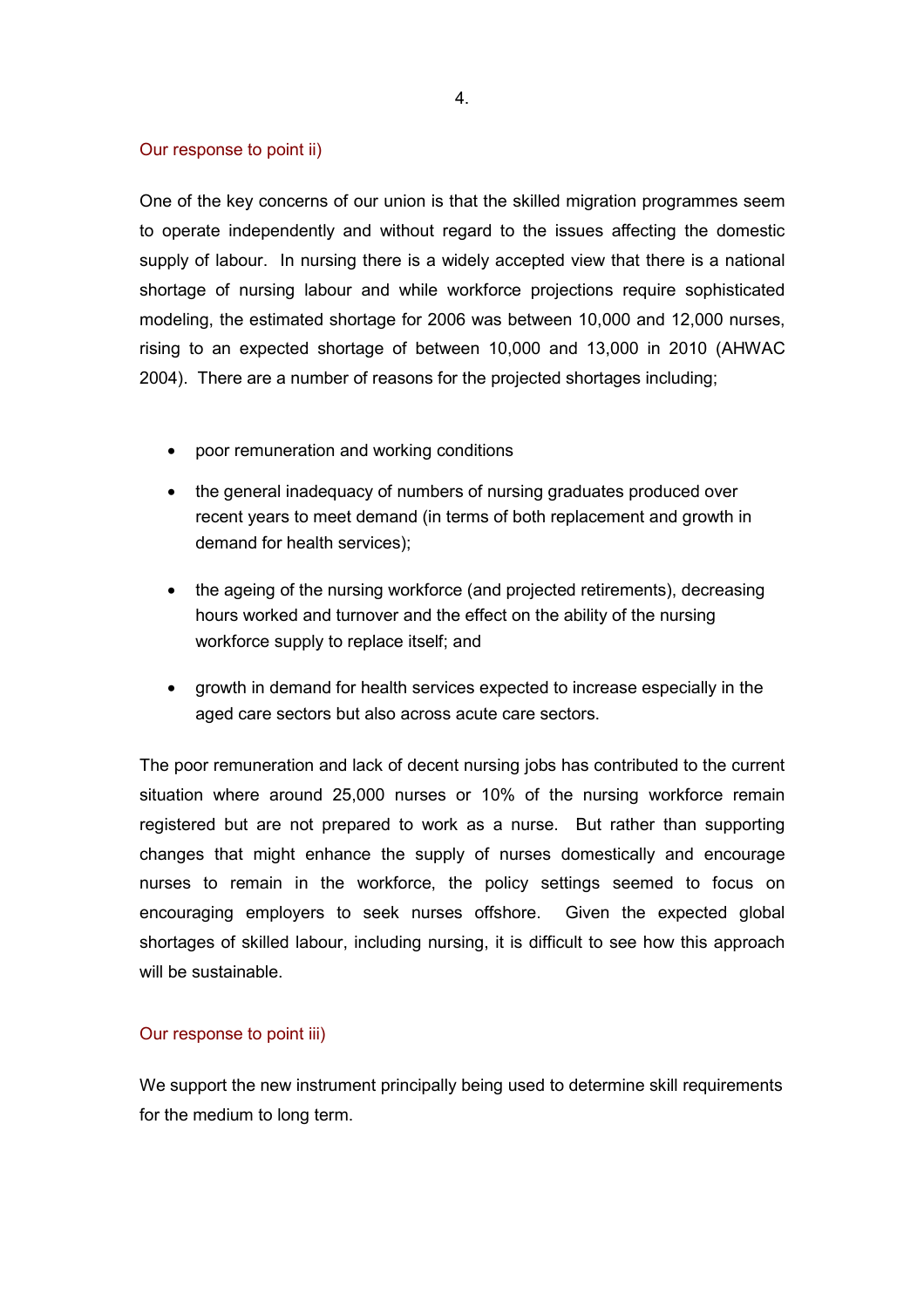## Our response to point iv)

We support the view expressed at page 20 of discussion paper that temporary visa classes serve shorter – term interests and enable the economy to adjust to cyclical capacity constraints. We agree that the replacement for the MODL should not be driven by short term cycles.

## Our response to point v)

No comment

## Our response to point vi)

Given our earlier comments on the processes to add and remove occupations on the MODL we do not believe that the current methodology is robust or transparent. There is clearly too much reliance on the attestations of employers of their perceived difficulties in engaging local labour. For the most part their difficulty in obtaining local nursing labour stems from a refusal to pay market rates and conditions of employment. There is now a substantial body of evidence that demonstrates that when nursing employers positively address remuneration and working conditions nurses will re-enter or remain in the nursing workforce.

While it is claimed that the DEEWR validates their assessments of skill shortages with industry bodies including unions, to the best of our knowledge the ANF has never been consulted on this issue. This is surprising given that nurses are among the most common occupations targeted across the migration programs and that ANF is the largest representative of nurses in Australia.

## Are there any additional principles for a new MODL that you would propose?

The replacement instrument must have regard to numbers and occupational mix of temporary skill migrants under the visa 457 programme (and others) and also be consistent with other relevant government policy settings particularly in respect of the training and skills development of local workers during periods economic downturn and increased unemployment.